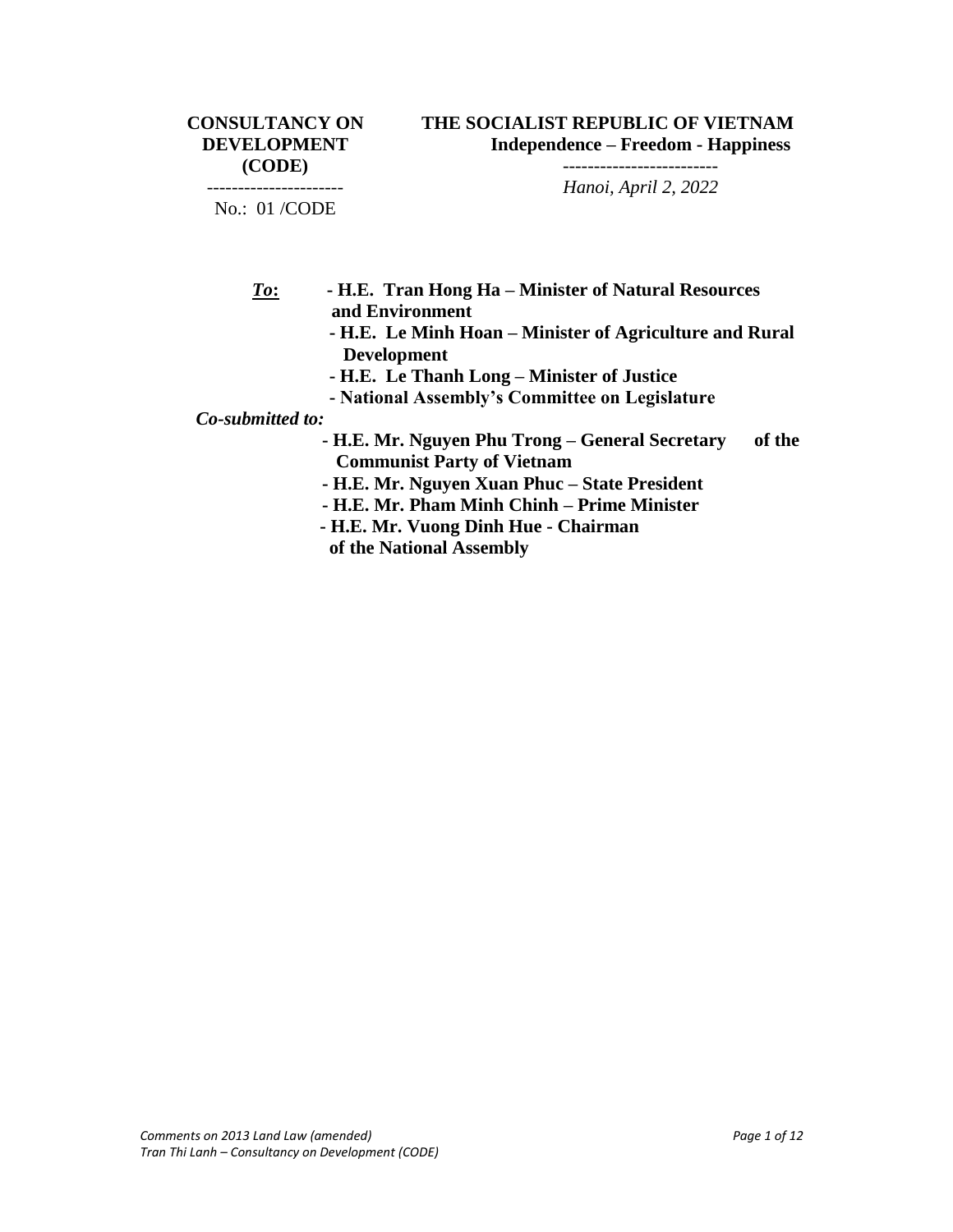Three terms regarding actualization of Political Platform and Legislature Perception under the leadership of Vietnam Communist Party to be included in the revision of the 2013 Land Law at the  $15<sup>th</sup>$  tenure of the National Assembly Session in May 2022

## **Key words**

Each Citizen and Entire People of Socialist Republic of Vietnam with 2 Missions: *1. Be the master of the State; 2. Be the owner and user of each land plot and the whole 75 million land parcels.* (Article 2; Article 53 of the 2013 Constitution)

#### **Summary**

According to the 2013 Constitution of the Socialist Republic of Vietnam, the People of Vietnam are the masters of the State (Article 2); the People are owners of the land (Article 53); and the National Assembly is the highest representative body of the People (Article 69). In compliance with these three Constitutional principles, Land Law No. 13/2003/QH11 at Article 25 recognised the commune People's Committee as the authorising agency for land use planning, thereby allowing each citizen in each village and hamlet, under the direction of and in consultation with the commune People's Council, to fulfil their dual mission as both owners and users of the land by organizing and implementing master plans and plans for land use at the commune level. This Constitutional and democratic provision was removed, however, by Land Law No. 45/2013/QH13, giving the role of land use planning to a higher authority at the province level, thereby violating the Constitutional principle that the People are the owners of the land. The effect of this law change has been that the People, as land owners, are no longer informed or consulted over land use changes in their villages, and this has resulted in endless conflict and disputes at great cost to the state. The failure of the Land law No 45/2013/QH13 to inherit Article 25 of Land Law No 13/2003/QU11 has also cause over the last 10 years numerous cases of institutional corruption, causing the People to lose faith in their representative, the National Assembly of Vietnam. The solution to these problems is to use the forthcoming amendment of Land law No. 45/2013/QH13 to restore Article 25 of Land Law No. 13/2003/QH11 to the amended land law.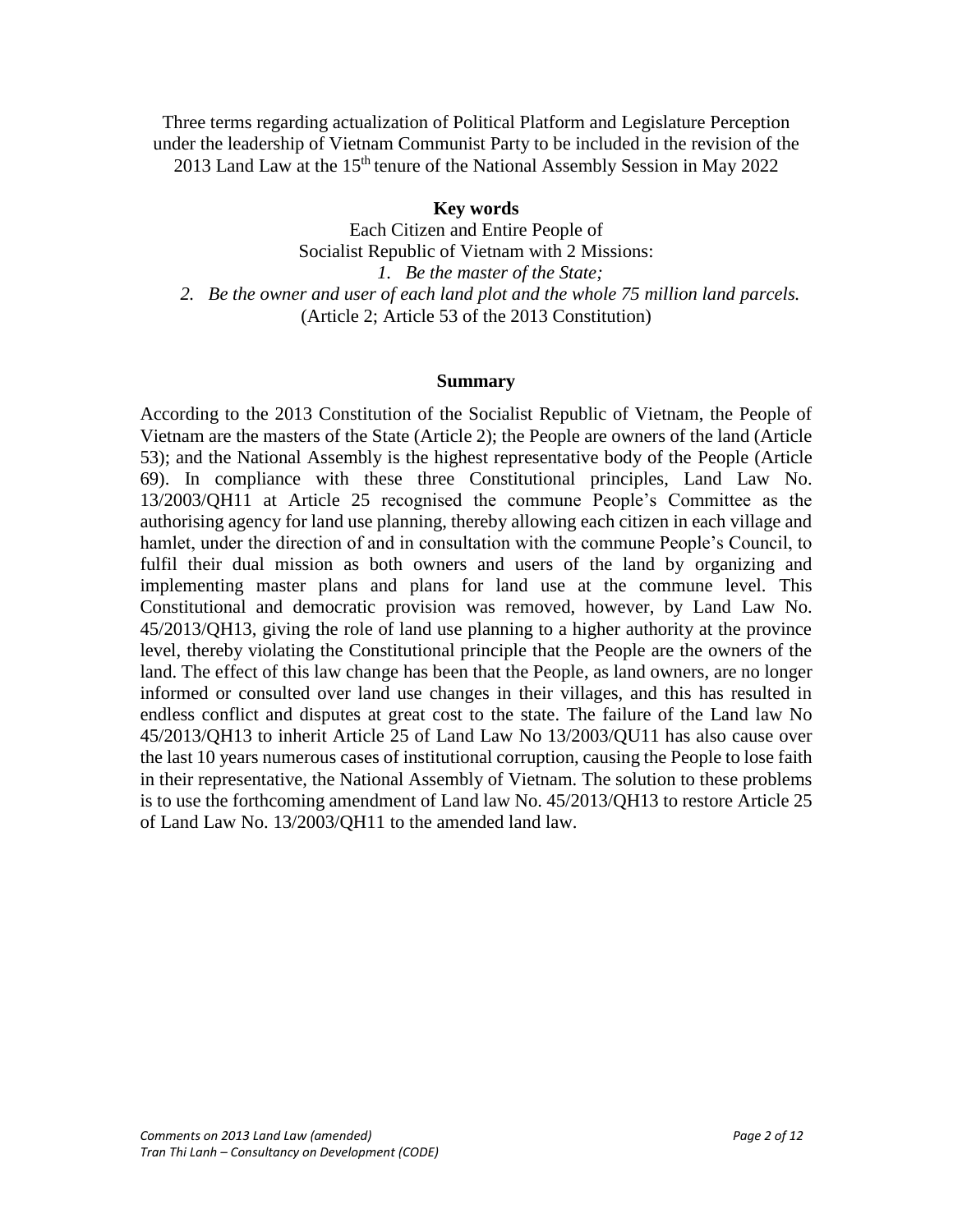### **Foreword**

The Socialist Republic of Vietnam is the only country whose Constitution is characterized by a Root triad which is seen in no other country. The triad consists of 1) People are the Master of the State – Article 2, 2013 Constitution; 2) The People are the owners of land resources, which means each citizen of Vietnam carries two missions for each and the entireity of the 75 million parcels of land in the territory of Vietnam – Article 53, 2013 Constitution; 3) the National Assembly is the highest representative body of the People - Article 69, Constitution of the Socialist Republic of Vietnam 2013. The country and people of Vietnam have been and will retain their confidence and self-control walking through the Boulevard of CIVILIZATION (*VĂN HIẾN*) which is built upon the thousand year history of the country's building, protection and development. The Civilization arches over both the people and the supreme political regime. The Civilization of Vietnam has consistently nurtured the political stance and courage since the country's gaining of independence, 1946 Constitution;land reform and the journey of Socialist development, 1959 Constitution; through the war time and fight for peace, 1980 Constitution; the country's reconstruction period, 1992 Constitution; preparation for market regime integration, 2013 Constitution. Through all this time, our country's Constitution has persisted with one ideology, one objective to actualize the WILL and WISH of the people. The will and wish of people with its mission as the State's Master, Owner of special resource – land, and User of 75 million parcels of land in the whole territory of Vietnam has been the considered default since the country's independence. This has been the root triad of a stable political regime that puts the people at the center, and which can only be achieved thanks to the comprehensive, thorough and consistent leadership of the Communist Party of Vietnam. The country and people of Vietnam have been staying firm when facing storms and hardship because of the charismatic and wise leadership based on such a Root Triad. In a political regime ruled by law, the Constitution is the supreme power of the socialist state. Based on the Constitution, various laws and codes on economic, social, cultural, educational, scientific, technological and environmental aspects are issued for the single purpose of abiding by the People's Will and Wish.

Pursuant to Article 2 and Article 53 (2013 Constitution), the People of Vietnam has a prerogative, responsibility and privilege which can be hardly be found in any other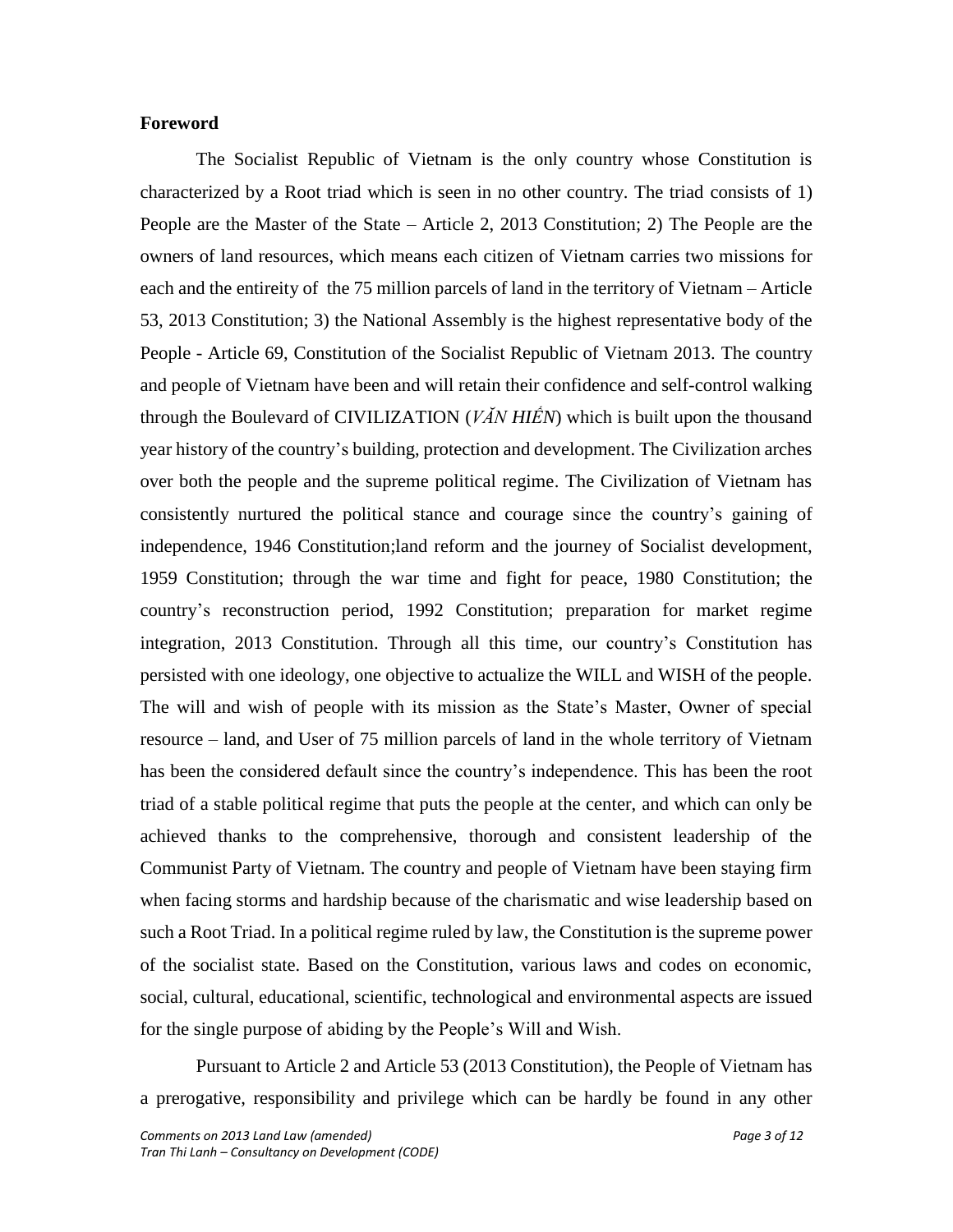country: the State of the People, the Land of the People, and the National Assembly as the highest representative body of the People.

On the basis of this Constitutional spirit, *Land Law No. 13/2003/QH11* fully and precisely demonstrated, and fully abided by the Constitution's root triad as specified in Chapter I. Article 5. Point 1; Article 11. Point 1; Chapter II. Section 2. Article 21, Principles for the formulation of master plans and plans on land use, Point 3. "The master plans and plans on **LAND USE** of a **SUPERIOR LEVEL MUST** express the **LAND USE REQUIREMENTS** of the **SUBORDINATE LEVEL**"; Point 7. It must be democratic and disclosed publicly; Article 22. Grounds for formulation of land use zoning and planning. Point 2. Term c. Land use requirements of organizations, households, individuals and citizen community. *Article 25. Formulation of land use zoning and planning. Point 4. The commune People's Committee shall organize the preparation of local land use zoning and planning. Point 5. The commune's land use plan shall be formulated in details based on the land parcel.*

However, *Land Law No.45/2013/QH13* presents the **CONTRARY**! Chapter IV. Master plans and plans on land use. Article 35 and Article 36, by accident or on purpose, have eradicated<sup>1</sup> Article 25. Points 4 and 5 specified in Land Law No.  $13/2003/QH11$ .

*Question 1: Why is the Article on Master plan and plan for land use at commune level, which is the one that actualizes the People's will and wish, invalidated in 2013 Land Law?*

In eradication of master plans and plans on land use at the commune level, skipping the step of organizing land planning to each land parcel of the people, of People's Council, Land Law No. 45/2013/QH13 not only fails to comply with the Constitution but *more accurately, to respect the People – the Owner of land, and creates inconsistency between the Constitution and Land Law.*

Accordingly, chapter 4. Article 35. Point 2. "The master plan on land use of the SUBORDINATE LEVEL MUST conform to the master plan on land use of the SUPERIOR LEVEL" goes against Article 21. Point 3. Of Land Law No. 13/2003/QH11. Thus, the principle of the People being the land owner in compliance with the Constitution

 $\overline{a}$ 

<sup>1</sup> *Article 36. Eradicate the Article on Master plan, plan on land use at commune level, especially skip the detailed planning for each land parcel.*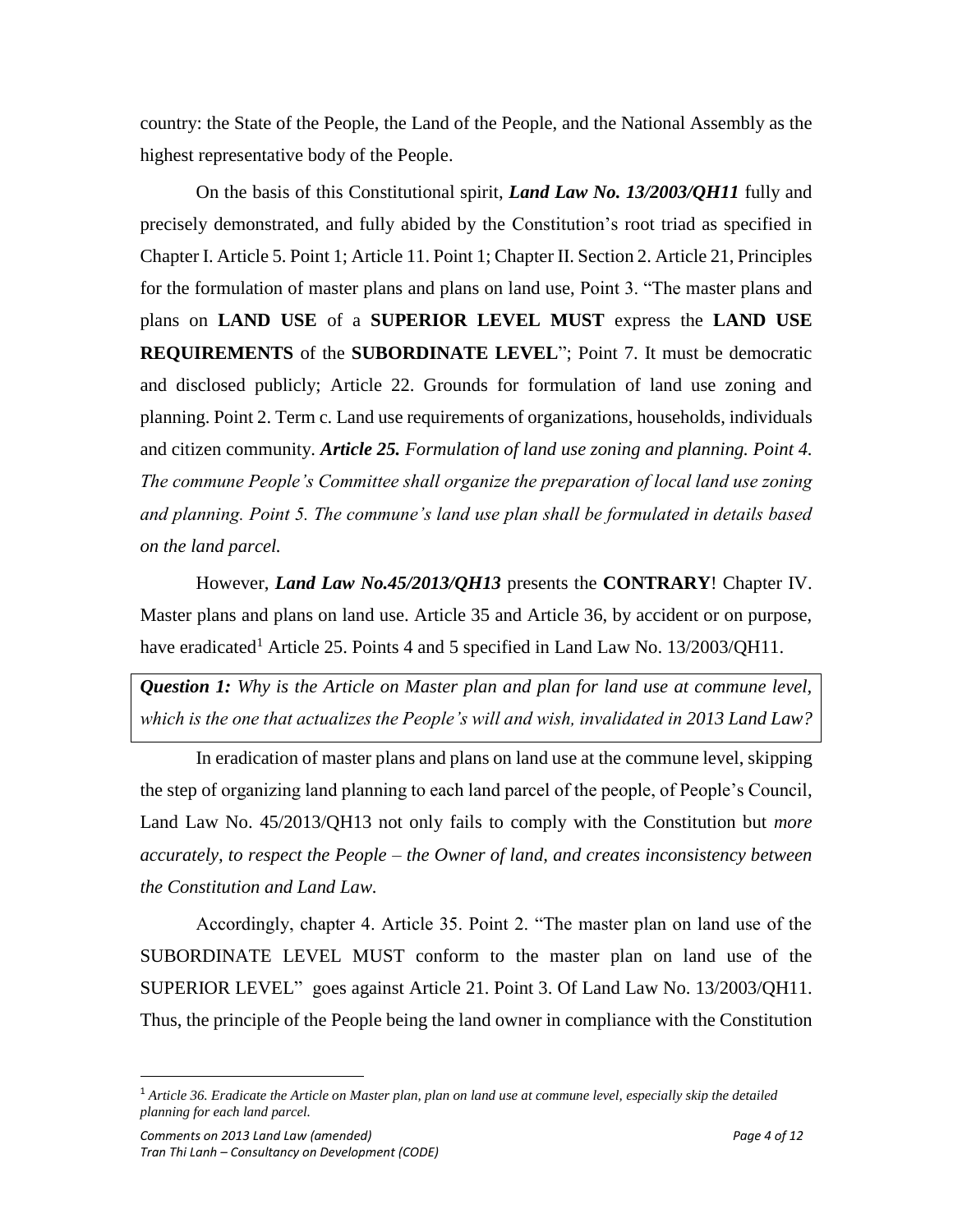has been invalidated. Inconsistencies between Land Law No. 13/2003/QH11 and Land Law No. 45/2013/QH13 related to the root triad have hosted numerous cases of planning development projects where land matters come from the superior level. Definitely, any structure, including security, national defense or civil use at any planning level, originates from land parcels among 75 million parcels which are owned by each and entire People of Vietnam. The fact that the People are not informed or made aware of those plans has violated the Constitution (Article 2 and Article 53, 2013 Constitution). Making the People unable to discuss or to be aware of these plans has resulted in most master plans on land use resulting in disputes, overlaps and conflicts which are found both in urban to rural areas, especially in the areas that are home to ethnic minority community. *(In this paper, details of places, how many hectares of land of primeval forests have been planned into agriculture land for perennial trees, natural forests that have been planned into production forest to make it easier to misuse laws, which are covered by what is called "following procedures", land allocation to corporations, companies, people who signed, Decisions, and consequences are not mentioned by the author. The data for some key areas, especially mountainous regions which are home to ethnic minority groups are available).* Such acts that fail to properly, strictly and democratically respect, inherit and abide by the terms and articles of previous and current land laws, between land law and 1) Forestry law; 2) Law on Biodiversity; 3) Law on the Environment; 4) Law on Minerals; 5) Civic Code and 6) law on planning during the legislature process, have caused serious consequences in both social-economic and security-political terms. The absence of consistency, and the conflict between the Constitution and Land Law, and between the land law and other laws, are the root causes of institutional corruption, which has been more and more sophisticated and complicated as the country journeys along the road to the market economy.

Land is a special resource. The People of Vietnam is the owner of such special resource. The National Assembly of Vietnam is the highest body that represents the special resource owner, eradication of Point 3. Article  $21^2$ ; Section c. Point 2. Article  $22^3$ . Point 4

l

 $^2$  Land use master plans of the superior level must express the land requirements of the subordinate level <sup>3</sup> Land requirements of organizations, individuals and citizen communities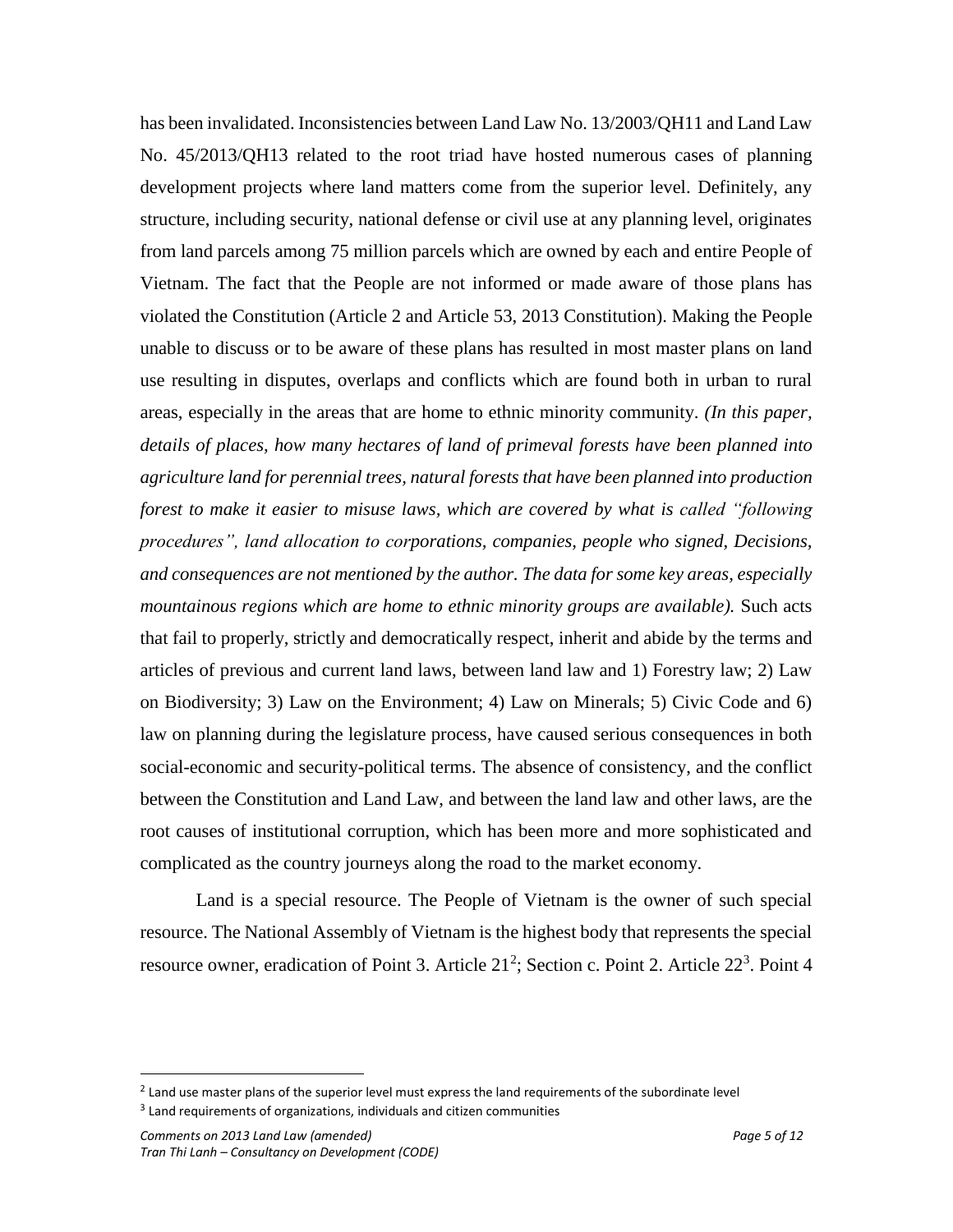and Point 5 of Article 25<sup>4</sup> specified in Land Law No. 13/2003/QH11 is a Constitutional violation!

*The failure of Land Law No. 45/2013/QH13 to inherit Article 25. Land Law No. 13/2003/QH 11. Organization of commune-level land use planning to each land parcel,* has caused, in the last 10 years, numerous corruption cases which arise from land parcels in communities nationwide, especially in mountainous areas which are home to ethnic minority people.

The failure to inherit the Article on Organization of commune-level land use planning to each land parcel, especially when it comes to the role of People's Council in monitoring the organization of land planning for each land parcel *goes against the Land Owner*, violates the Constitution, and indirectly causes the People's disbelief in the Owner's representative: in particular: 1) disrespect the position and value of each parcel among 75 million land parcels (special resource) in the whole territory of Vietnam; 2) disrespect the owner representative that is the Commune People's Council; 3) disrespect the privilege and responsibility of a citizen, as well as the near hundred million citizens who carry the two missions of being both owner and user.

### **One citizen with two missions**

# **Being the land owner**

Vietnam has approximately 75 million land parcels of a total of 31 million hectares, of which mountainous areas account for 25 to 30 million land parcels. Each land parcel in the territory of Vietnam is engaged to each owner and user, and also to ownership and use of the entire People with two missions.

The institutionalization of Article 53 into the procedure of developing 2013 Land Law (amended), and discussion in the meeting session of May 2022, should clarify why the role of each citizen and of the entire People over each and all of the 75 million land parcels in the organization of land use planning at the commune level, which was specified in Land Law No.13/2003/QH11, was eradicated.

General Secretary Nguyen Phu Trong once said "When there is anything difficult, ask the People". *The complete eradication of the role of each citizen and of the Commune* 

 $\overline{\phantom{a}}$ 

<sup>&</sup>lt;sup>4</sup> Master plans, plans on land use at commune levels are prepared for each land parcel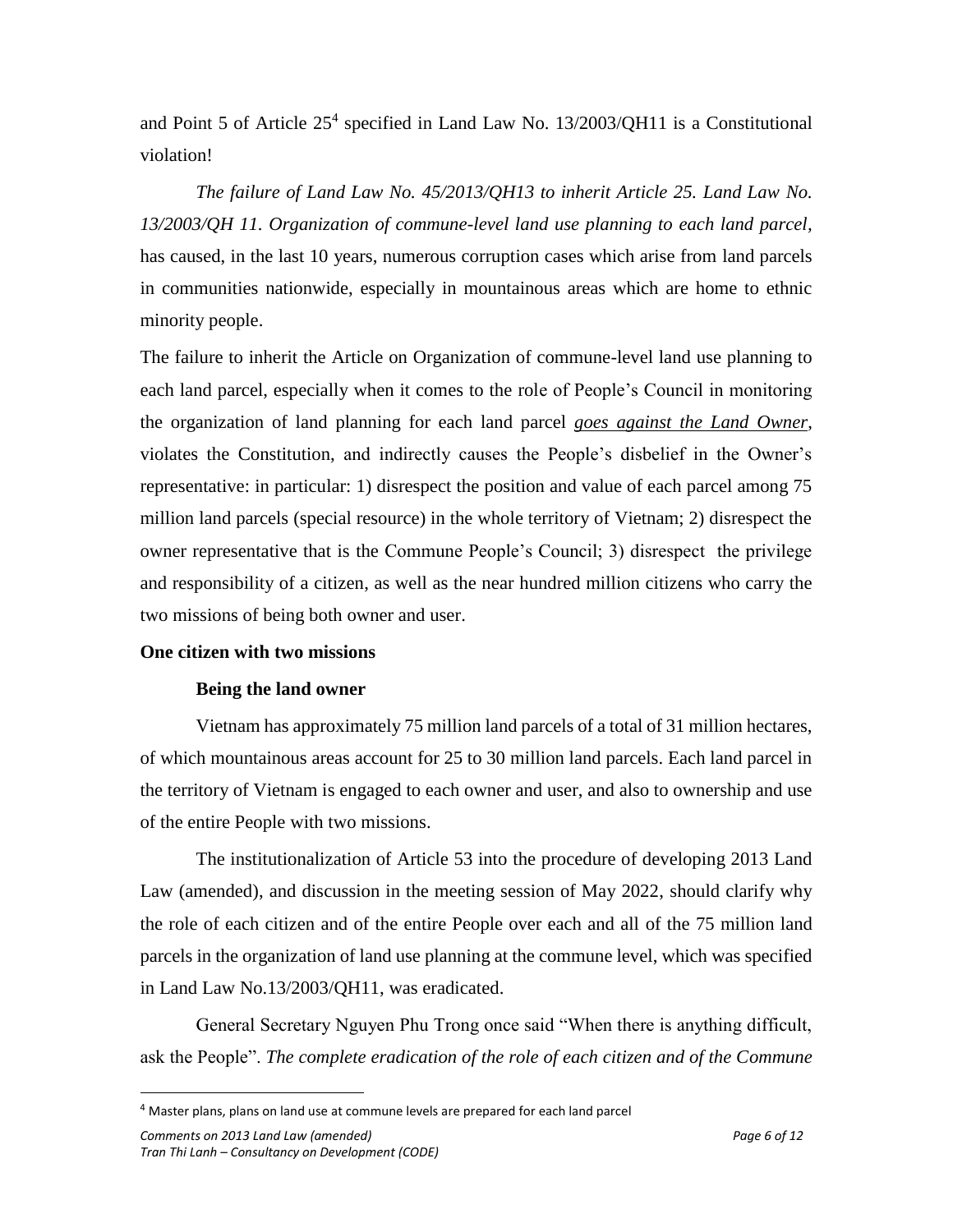*People's Council in organizing implementation of master plans and plans on land use of each land parcel not only is a Constitutional violation but also causes harm and loss of trust between the people and the Party*. The political platform and legislative perception not only remain consistent throughout the 1946 -1959 -1980 -1992- 2013 Constitutions in terms of the root triad in the country leadership, but also serves as the lodestar that lights the way day after day for the whole of Vietnam – people and country – the People and the Party. Rivers may dry up, mountains may erode away, but the root triad remains the same, which makes up the glorious Civilization history of our People and Party. No one can neglect when this triad has been faded and dimmed, as in the amended 2013 Land Law, at the 15<sup>th</sup> National Assembly Meeting session in May 2022.

*The irrationality of the complete eradication of the role of organizing land planning on each land parcel at commune level, especially of the Commune People's Council (the immediate body that represents the People), in Land Law No.45/2013/QH13, as well as the irrationality of the private ownership over land, will, according to law of cause-effect, lead to the irrationality of Capitalism, which has been trying for ownership of natural resources! (Tran Thi Lanh, Logic of Dependence. Chapter IV. Remain in Red Revolution, Refuse Green Revolution. Page 135).*

In reality, enabling each citizen, each village and hamlet, under direction and consultation of the commune People's Council, to organize and implement land planning on each land parcel, and on the whole 75 million parcels, is truly the democratic approach. That citizens in each village be allowed to discuss together while the commune People's Committee plays the role of coordinating and compiling for submission to People's Council for supervision, is THE TRUEST AND MOST ECONOMICAL ORGANIZATION FOR DEMOCRATIC GOVERNANCE IN LAND USE PLANNING. This not only abides by the Constitution, realizing the comprehensive, thorough and consistent leadership of the Communist Party, fully promoting economic, social, cultural, security and political effectiveness, but also raise the sense of responsibility in each citizen with two missions over each land parcel: being the Owner and the User. *Based on such master plans and plans, the citizens shall be excited, and volunteer whenever the country requisitions a land parcel of which they are both user and owners. No one will be unwilling to donate for the country's sake, as they are both the master and beneficiary of the State*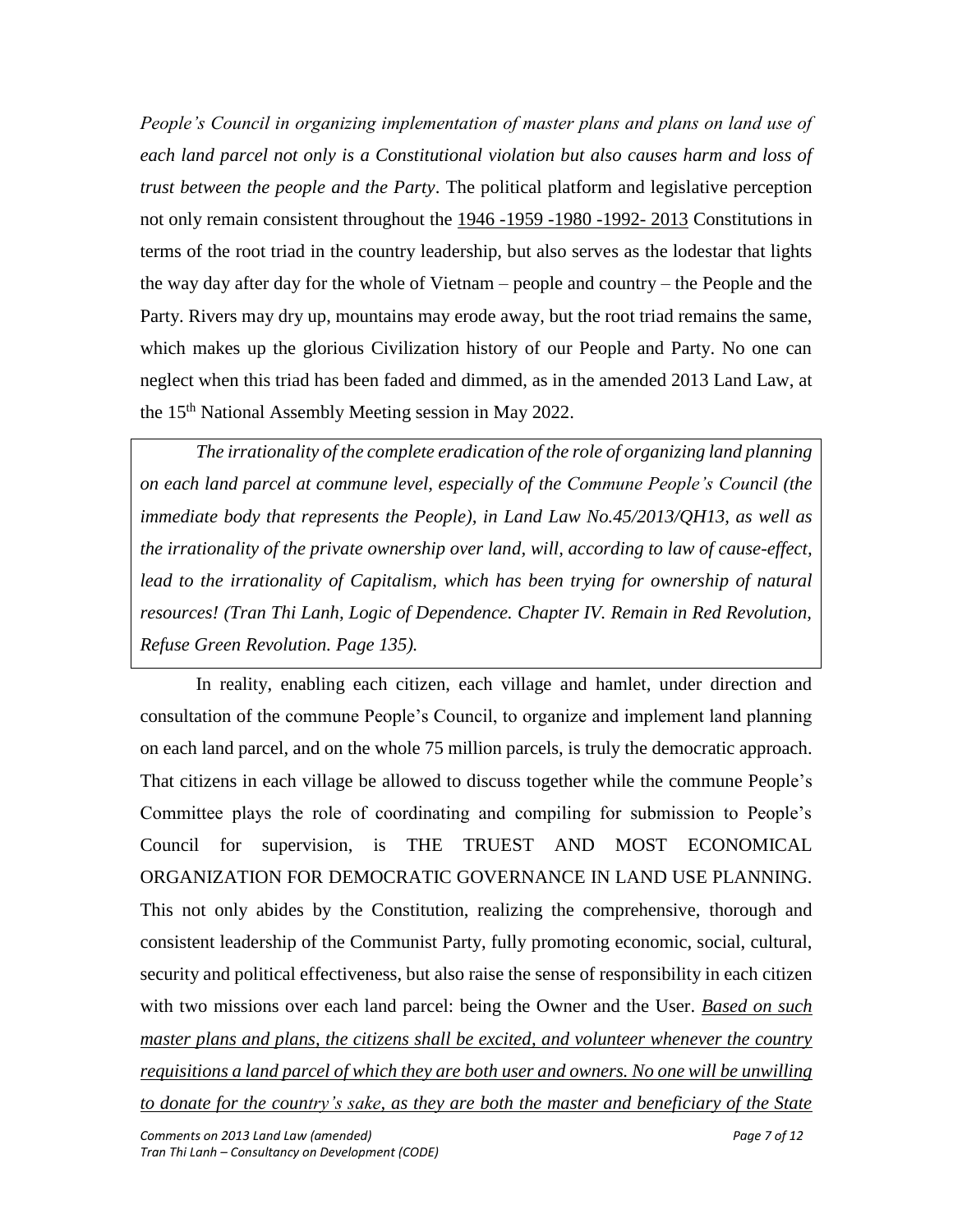*benefits*. It costs the State, the owners' representative, no effort to address disputes, contradiction and even conflicts which involve competent agencies, causing disbelief among citizen. It is said that "With clear perception, nothing can be impossible". We should realize that all land-related conflicts originate from an understandable reason which is lack of discussion and participation of citizens and commune People's Council. Since 2013, there have been heart-rending cases involving both the owner and the representative. More importantly, some people have lost their trust in authorities at different levels.

*Question 2: Will the committee in charge of composing 2013 Land Law (amended) restore the Article 25. Points 4 and 5 specified in Land Law No.13/2003/QH11 in the final draft to be submitted to the 15th National Assembly for discussion in May 2022?*

### **Mission as land user**

*Comments on 2013 Land Law (amended) Page 8 of 12* That users have rights to know, discuss, implement, monitor and benefit from the land parcels for which they play both roles of user and owner in organizing the implementation of master plans and plans on land use at the commune level for each parcel, is land governance and development at the level of a super-equal, democratic and economical society. **Why?** Year 2022 is the transitional year when Vietnam is about to join the market regime. During the transition in the administrative governance of land (which is a special resource) when shifting into organization and management under a market regime, definitely the characteristic of the special resource shall be dimmed over time. In a market economy, land is property which is privatized. Pricing and auctioning of land dpends totally on market rules. Accordingly, land pricing, land price appraisal, land auctioning, site clearance and compensation are still confusing matters given the lack of a complete, professional, transparent and fair legal framework based on market rules, such as the capitalist regime of "Land is of private ownership". Above all, Vietnam, given its socialism oriented market regime, should have at least a quarter of the special resource (land) in the whole country, especially in mountainous and border areas (equivalent to 8 million hectares where the topography, terrain and tropical forests are granted to us from the North to the Central Region, CO2 preserver of the biogeochemistry) MUST be upheld with a special law. The nature of this special resource MUST be used by the citizen communities in villages, as only when the citizen communities are the users, can our country be confident and assured! Otherwise, once this special resource falls into the hand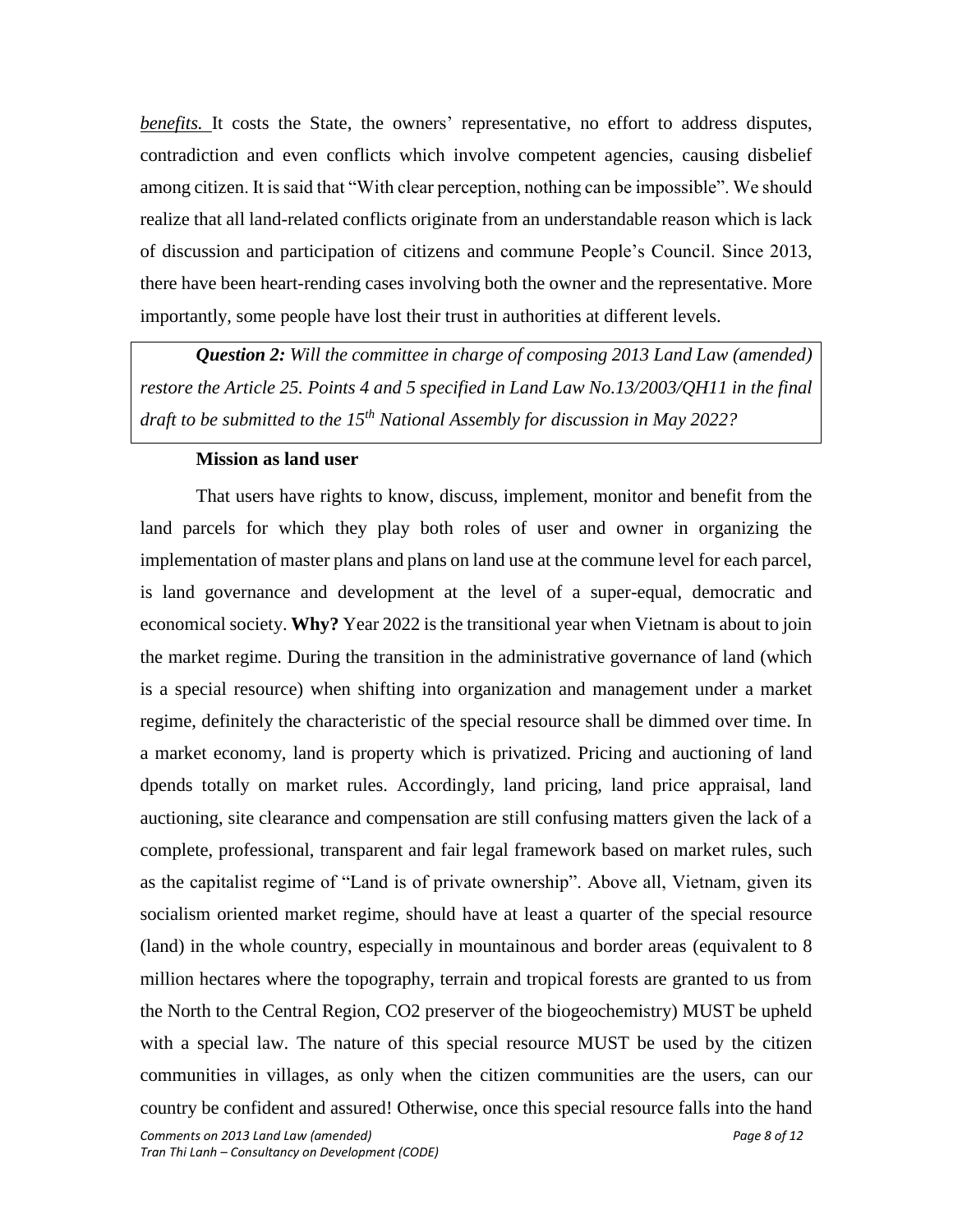of corporations and companies, we will definitely one day face the situation which many other countries in the world have faced in term of insecurity and instability!

*Question 3: Is the Article that the community of the same customs, traditions, and ethnic minority villages in the mountainous border areas are the owner of land use right certificate included in the Draft 2013 Land Law (amended) to be submitted to the 15th National Assembly, Meeting session in May 2022?*

*Two prerequisite conditions, 1) Users are citizens, village communities, 2) Commune-level master plans and plans on land use, must be recognized as two fundamental, practical, effective and logical foundations for guaranteeing the comprehensiveness of democracy and serving as the core to EVERY PLANS at HIGHER LEVEL!* **Why?**

*Firstly*, it will take the owner representative no effort to resolve cases of overlaps, institutional corruption caused by the lack of participation of each citizen, over each land parcel, to know, discuss, implement, monitor, assess and be recognized with two missions of being owner and user *(The author will not go into details of comparisons among cases related to land and consequences in terms of political security, social solidarity and unstable livelihood of ethnic minorities communities over the last 10 years).*

*Secondly*, organizing the implementation of commune-level master plans and plans on land use for each land parcel is a practical and effective approach for the stability of people, land and overall environment.

The mountainous areas of Vietnam account for approximately 25 to 30 million land parcels with complex topography and terrain as well as population structure. These are also homes to scarse fauna and flora species and valuable minerals. Approximately 30 million land parcels are used by villages, citizen communities, former agricultural farms and afforestation yards that are now agro-forestry companies. The entire people in one person, one person in the entire people, are the owner and user, and the concern of one person could be understood by the whole village. The concern of a forest could be seen by each citizen. Citizens are owners, users and informants of the community and the owner representative. The Land Law No. 13/2003/QH11 has specified at Article 25. Points 4 and 5. Organization of implementation of master plans and plans on land use at commune level for each land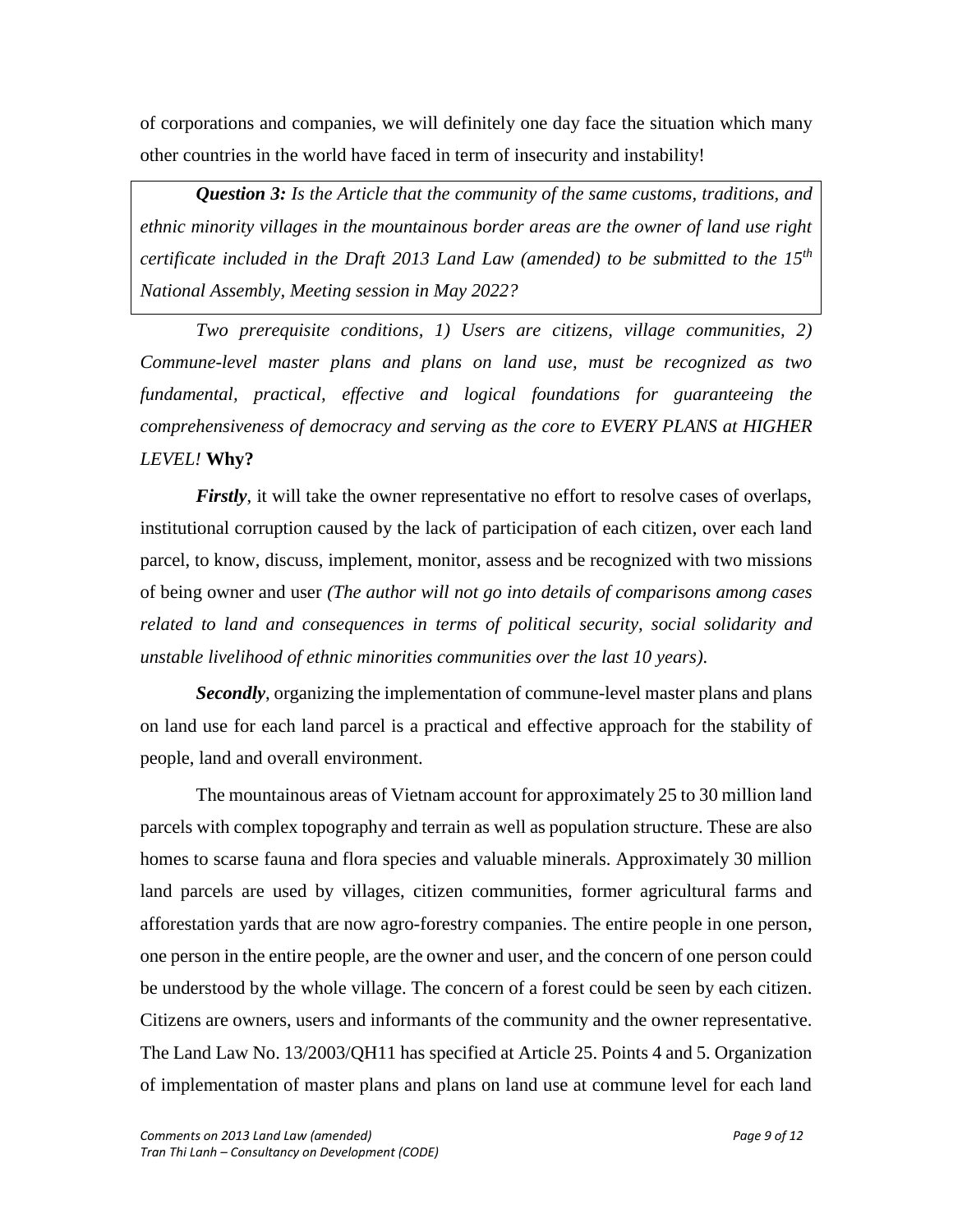parcel. Though it is just documented, with minor enforcement in reality, the people could still feel appreciated. It is understandable when there is no Constitution-based democracy in this planet that could be as profound and subtle, affirmative and consistent as the Constitution of the Socialist Republic of Vietnam. The firm stance regarding land owner and user is that Vietnam is one single entity! The policy makers – servants of People should be well aware of this core value.

*Thirdly,* master plan and plan on land use for each parcel, when prepared with participation of citizen communities who share the same traditions and customs, are the only solution to promoting the ownership and creativeness of each citizen, each community on their land, in their habitat, to actualize the democratic regime and guarantee the State ruled by the law. Desirable or not, the market economy will end up turning citizens into victims that disregard the land and nature. Consequently, farmers will gradually lose their land and work as waged labours in industrial agriculture farms. The nature of large scale farms is a disguise for making the public land fall into the hand of large corporations and companies for reasons of yield and productivity increase and job creation. Once land is given to capitalists, farmers lose their property and are forced to work for corporations. The corporations and companies in turn continuously exploit the land and labours to increase their own wealth. Social stratification and wealth gaps will be the consequence as is seen in many other countries. The socialism-oriented market economy is also at risk if the owner representative fails to harmonize the land resource, especially in the mountainous and border areas; only when the community is defined as the owner of at least 8 million hectares of upland, can the People and Party be assured to follow the market economy without being lost.

The habitat has made a special Vietnam with wisdom, understanding and traditions of 53 ethnic groups living along Truong Son Range. At Article 160. Religious land, the Land Law No. 45/2013/QH13 defines at Point 1. Religious land includes land for communal houses, temples, shrines, hermitages, ancestral worship houses and ancestral temples.

What a thing! The division in charge of preparing 2013 Land Law is so unreasonable, negligent and unethical. With the definition at Point 1. Article 160, we can understand that the whole sacred mountains, forbidden streams, sacred farms and sacred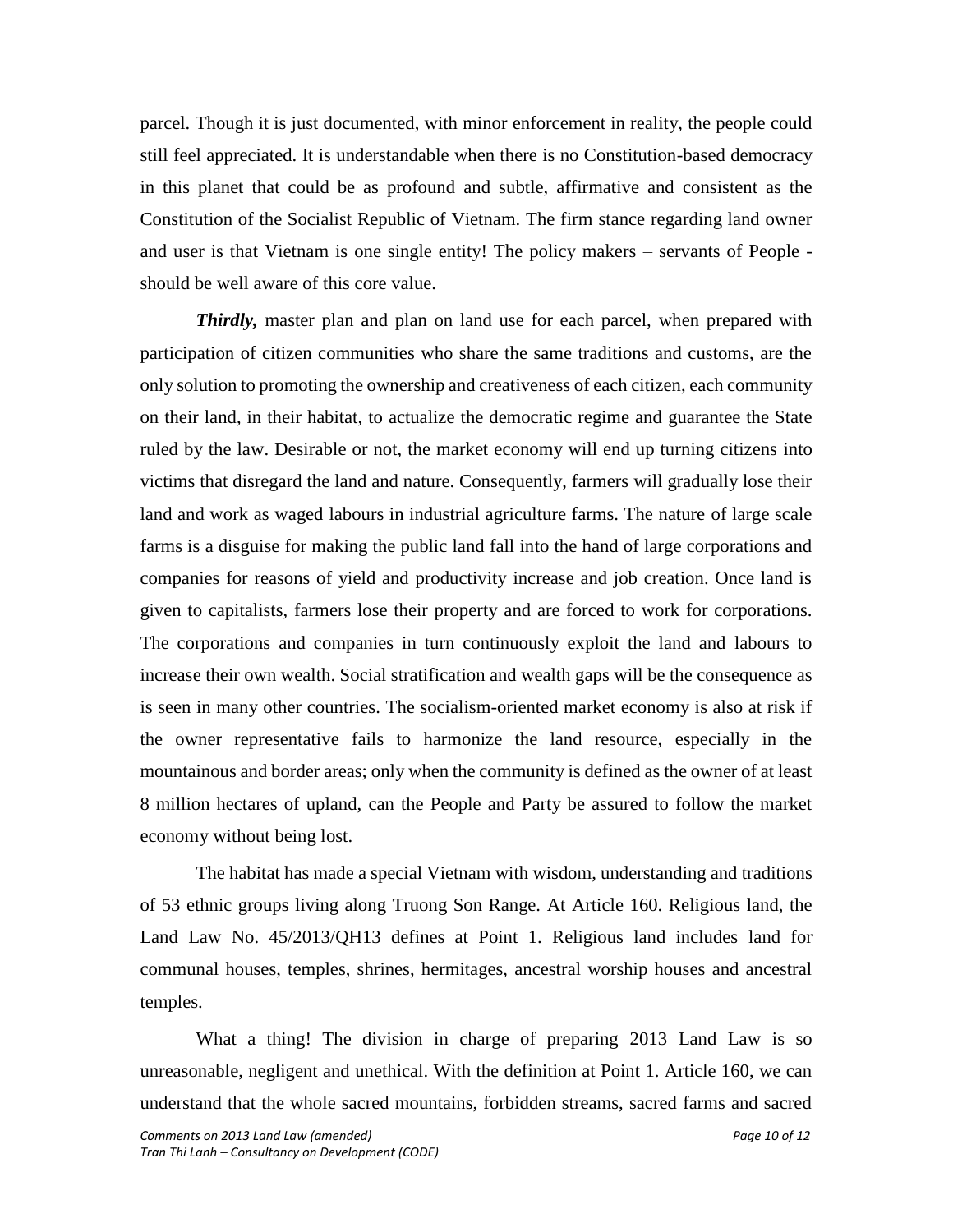fields of more than 14 million ethnic minority people of 53 ethnic groups living in mountainous areas are totally eradicated. Religious land as defined in Land Law 45/2013/QH13 is only seen in Thai Binh, Bac Ninh and some provinces which are home to Kinh people in the deltas and coastal regions!

Therefore Point 1. Article 160. Land Law No. 45/2013/QH13 has wiped out the whole wisdom and understanding of 53 ethnic groups who are silently nurturing nature! Although at the time of te referendum in September and October 2013, the Social Policy Ecology Research Institute sent their comments in writing to the preparing committee with details regarding the definition of Religious land (Article 154 of the draft), which included an integral and complete definition for all 53 ethnic groups, the comments were not recognized.

*Question 4: Will the Definition of Religious land at Point 1 Article 160 the 2013 Land Law (amended) be redefined in the final draft to be submitted to the 15th National Assembly for discussion in May 2022?*

*Comments on 2013 Land Law (amended) Page 11 of 12 Tran Thi Lanh – Consultancy on Development (CODE)* **Recommendations:** Vietnam is one of the countries with warnings of sea level rise. If the 2013 Land Law (to be amended) takes effect in 2023 in the market regime, it is imperative to take actions toward the about 8 million hectares of upland belonging to more than 14 million ethnic people, and roughly 20 million Kinh people who migrated from the delta in the 1980s, working individually at the household level and retaining their cultural charateristics. This land fund is characterized by features unsuitable for large scale industrial agriculture. Industrialized agriculture harms the biodiversity by replacing indigenous plants with hybrid high yield species, even genetically modified ones, and especially for annihilating the precious organic layer that makes up the thin cultivation layer. The steep sloping terrain causes erosion and even landslides. In addition, the use of pesticides and chemical fertilizers in industrialized agriculture is the cause of pollution of aquatic and land environments, and adverse impact on human health, all of which are now red flagged, not mentioned the increasing of CO2 emission. Therefore: *1) The communities, villages and hamlets should be named in the Land Use Right Certificate for the remaining mountainous land area as soon as possible; 2) The Article that master plans and plans on land use at the commune level for each parcel should be specified in 2013 Land Law (amended) which shall take effects in 2023 to fully promote the participation of the citizen*